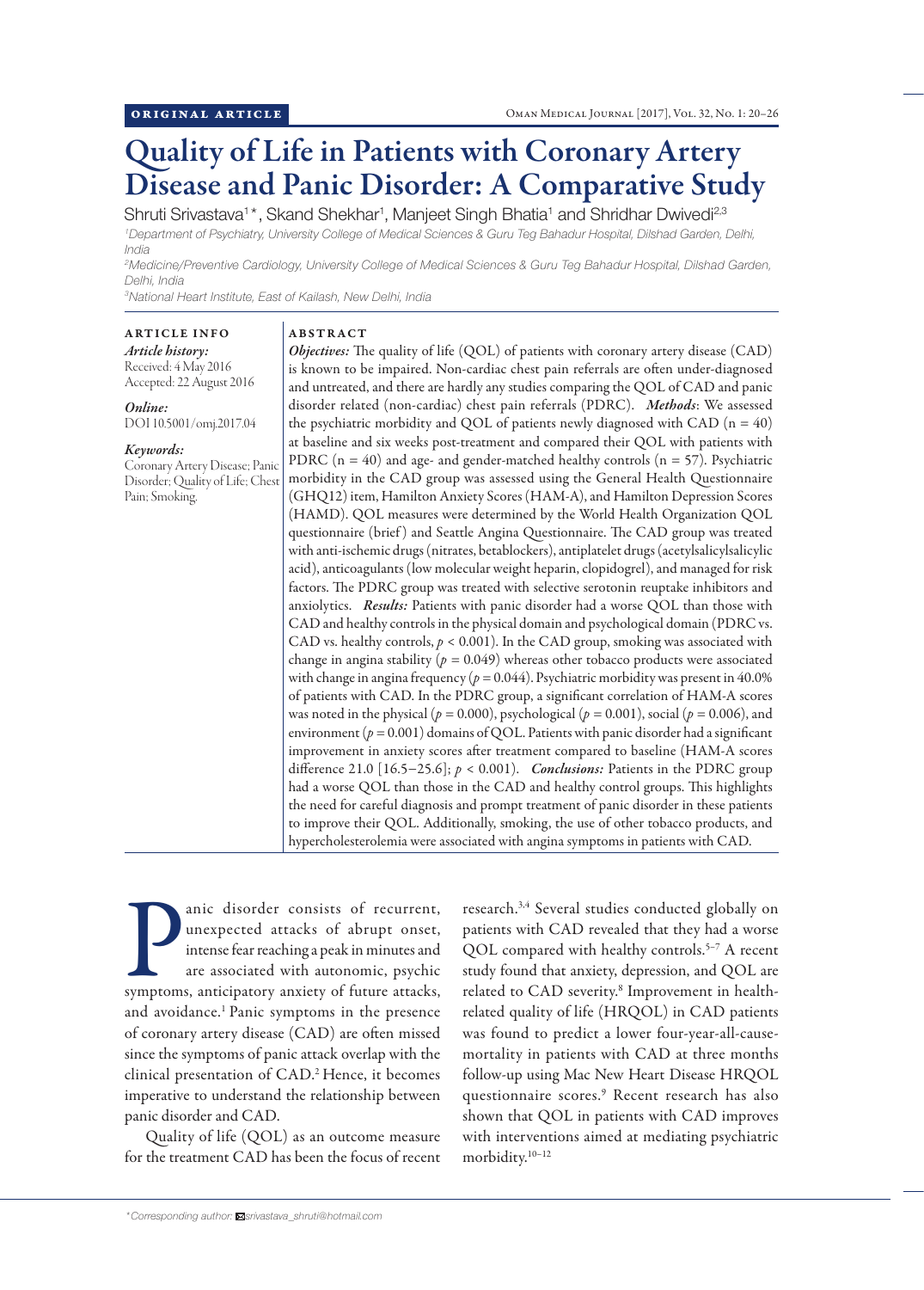The Global Burden of Disease study, 2010, found CAD and depressive disorders were the two leading causes of disability-adjusted life years (DALYs).<sup>13,14</sup> The prevalence of CAD in urban populations in India has been estimated between 5% and  $10\%,^{14,15}$ and 3.3% to 7.4% in rural India.<sup>16,17</sup> According to the 2001−3 census, cardiovascular diseases were the leading cause of mortality accounting for 19% of deaths in India.18 It is estimated that CAD will reach even higher proportions by 2020, making it a leading cause of mortality and morbidity worldwide in developing and developed countries.19

Panic disorders in emergency referrals often go unrecognized and untreated.20−22 Patients suffering from non-cardiac chest pain referred to the psychiatry department are often associated with impaired QOL. 23

To the best of our knowledge, there are few studies available comparing the QOL in patients newly diagnosed with CAD with those having panic disorder-related chest pain (PDRC). Therefore, our study aimed to investigate the psychiatric morbidity and QOL in patients newly diagnosed with CAD and compare this to patients with PDRC and a healthy control group.

#### METHODS

Patients were recruited from the Coronary Care Unit and Psychiatry Outpatient Department of Guru Teg Bahadur Hospital, a tertiary care teaching hospital attached to University College of Medical Sciences, Delhi, India. It is a government run hospital providing free consultation, investigations, and treatment.

The diagnosis of CAD was made by the treating physician after taking a thorough history and confirmation by electrocardiography and/or enzyme studies. The diagnosis of CAD was based on the revised definition of myocardial infarction  $(MI).<sup>24</sup>$  This is characterized by a rise and/or fall of biochemical markers of myocardial necrosis with at least one ischemic symptom, development of pathologic Q waves on the electrocardiogram (ECG), ECG changes indicative of ischemia, imaging evidence of new loss of viable myocardium or new regional wall abnormality. It is also characterized by features of Braunwald's clinical classification of unstable angina/non-ST elevation MI, which includes new onset of severe angina or accelerated angina, no rest pain (class I), angina at rest within past month but not within 48 hours (class II), and angina at rest within 48 hours (class III).<sup>25</sup> Patients who were at least 25 years of age and fulfilled the CAD criteria were included in the study and asked to provide written informed consent. The Institutional Ethics Committee approved the study. Participants were excluded if they had a history of organic mental disorder, epilepsy, or severe mental disorder.

Sixty newly diagnosed CAD patients were evaluated and followed-up weekly for six weeks. Ten patients required stent/bypass procedures and were referred for emergency interventions. Five patients expired during the follow-up period, and assessments not completed. Two patients were lost to follow-up because they traveled a long distance for evaluation, and three withdrew their consent. The final study sample was 40.

Non-cardiac chest pain referrals to the Department of Psychiatry in the absence of a clinical history of cardiac disease, ECG changes or enzyme changes were screened for CAD. Out of 70 referrals during the study period, 40 consecutive diagnosed cases of PDRC (based on the Structured Clinical Interview for Diagnostic and Statistical Manual of Mental Disorders (DSM-IV)) were included. Both the World Health Organization QOL (WHOQOL) and disease severity for anxiety symptoms questionnaires were conducted at baseline and six weeks for the PDRC group.

Fifty-seven age- and gender-matched healthy controls were recruited to compare QOL measures.

We used the WHOQOF Questionnaire brief version (WHOQOL-BREF) to assess QOL. It is one of the most well-known general questionnaires for assessment. It assesses four domains: physical, psychological, social, and environment. It has been used in both healthy populations and various disease groups including CAD<sup>26</sup> and panic disorder.<sup>27</sup> The WHOQOL-BREF Hindi (standardized) version was completed by all participants in the three groups, and a detailed history of both the patients with CAD and PDRC was taken. The known risk factors for CAD like family history, hypertension, diabetes, dyslipidemia, alcohol consumption, smoking or consumption of other tobacco products and relevant past medical history were also noted.

We used Kuppuswamy's Socio-Economic Status Scale to assess the socio-economic status of the participants.<sup>28</sup> It includes three parameters: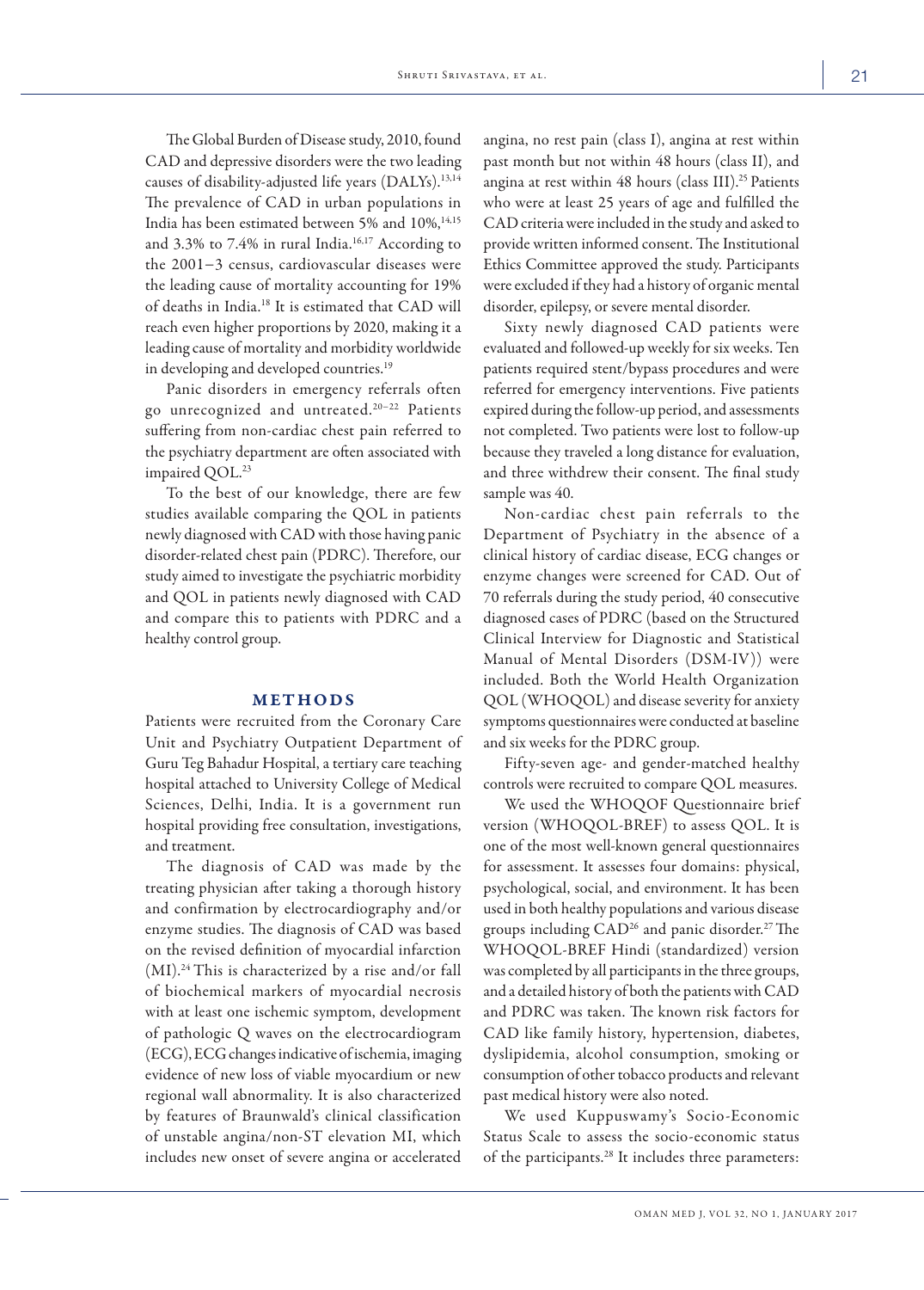education, occupation, and monthly family income (Rupees). Education was further divided into subcategories with scores (professional (7), graduate or postgraduate (6), intermediate or post high school diploma (5), high school certificate (4), middle school certificate (3), primary school certificate (2), illiterate (1)). Occupation was also subdivided and scored (professional (10), semiprofessional (6), clerical/shop owner/farmer (5), skilled worker (4), semiskilled worker (3), unskilled worker (2), unemployed (1)). Monthly income was also graded and scored. Scores from all three parameters were summed and socioeconomic status classified as low, middle, or high income.

The Seattle Angina Questionnaire (SAQ) was used to assess HRQOL at baseline and at six weeks in patients with CAD. 29 The questionnaire assessed four parameters: physical limitation, angina frequency, angina stability, and QOL.

Finally, the 12-item General Health Questionnaire (GHQ-12)<sup>30</sup> was used to screen for psychiatric morbidity among patients with CAD. Those with significant GHQ scores were evaluated by qualified psychiatrists and were further assessed for depressive symptoms using the Hamilton Rating Scale for Depression-17 item<sup>31</sup> (HAMD-17), and

the Hamilton Rating Scale for Anxiety (HAM-A)<sup>32</sup> for symptoms of anxiety. HAM-A was also used to assess the severity of anxiety symptoms in the PDRC group. A clinical diagnosis of panic disorder was made in patients with CAD by qualified psychiatrists based on the Structured Clinical Interview for DSM-IV Axis I Disorders (SCID-DSM-IV) criteria.

Descriptive statistics were given as mean, standard deviation (SD), absolute frequencies, and percentages. Analysis of variance was used to find differences between the groups in the raw domain mean scores on all QOL measures in patients with CAD, panic disorder, and healthy controls. Pearson correlation was performed to find any association between disease severity and WHOQOL domain scores and the paired *t*-test was performed to determine if any change was significant. Regression analysis was performed between the change in SAQ parameters and risk factors associated with CAD. A *p*-value < 0.050 was considered statistically significant.

### RESULTS

Among patients with CAD, the risk factors found were hypertension (50.0%), hypercholesterolemia

**Table 1:** Demographic data of patients with coronary artery disease (CAD), panic disorder related chest pain  $(DDE)$ (PDRC), and healthy controls (HC).

| $( PDRC)$ , and nearthy controls $( HC)$ . |                |                 |                 |            |
|--------------------------------------------|----------------|-----------------|-----------------|------------|
|                                            | $CAD (n = 40)$ | PDRC $(n = 40)$ | $HC (n = 57)$   | $p$ -value |
| Gender, $n$ $(\%)$                         |                |                 |                 | $0.002*$   |
| Male                                       | 33(82.5)       | 18(45.0)        | 37(64.9)        |            |
| Female                                     | 7(17.5)        | 22(55.0)        | 20(35.1)        |            |
| Age, mean $\pm$ SD, years                  | $53.9 \pm 9.4$ | $47.0 \pm 14.0$ | $50.7 \pm 10.4$ | $0.004**$  |
| <b>Education</b> (score)                   |                |                 |                 | 0.068      |
| Graduate or higher                         | 6(15.0)        | 4(10.0)         | 10(17.5)        |            |
| High school or intermediate                | 7(17.5)        | 12(30.0)        | 15(26.3)        |            |
| Middle school                              | 16(40.0)       | 8(20.0)         | 20(35.1)        |            |
| Primary school                             | 7(17.5)        | 6(15.0)         | 10(17.5)        |            |
| Iliterate                                  | 4(10.0)        | 10(25.0)        | 2(3.5)          |            |
| Socioeconomic class (score)                |                |                 |                 | 0.114      |
| Upper income                               | 0(0.0)         | 1(2.5)          | 4(7.0)          |            |
| Middle income                              | 2(5.0)         | 5(12.5)         | 10(17.5)        |            |
| Lower income                               | 38(95.0)       | 34(85.0)        | 43(75.4)        |            |
| Occupation (score)                         |                |                 |                 | 0.590      |
| Professional                               | 17(42.5)       | 13(32.5)        | 23(40.4)        |            |
| Worker                                     | 22(55.0)       | 26(65.0)        | 30(52.6)        |            |
| Unemployed                                 | 1(2.5)         | 1(2.5)          | 4(7.0)          |            |

*\$ Based on monthly family income. \*Bonferroni adjustment for gender in HC vs. PDRC, p = 0.153; HC vs. CAD, p = 0.162. \*\*Tukey test for age between HC vs. PDRC, p = 0.203; HC vs. CAD, p = 0.134. Chi-square statistic was used for categorical variables, namely education, income, and occupation.*

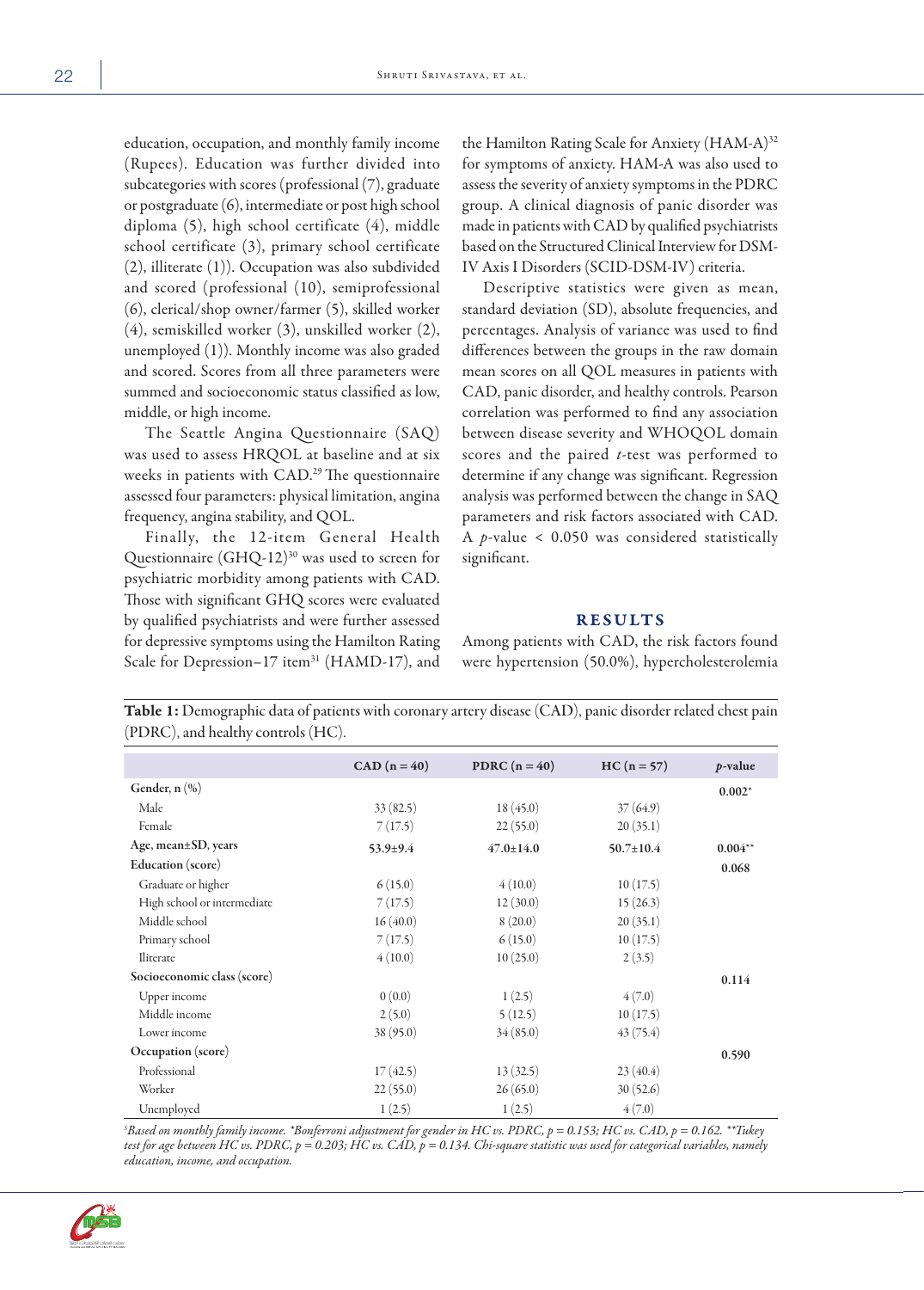| WHOQOL-<br><b>BREF</b> domains | <b>CAD</b> | HC         | <b>PDRC</b> | <i>p</i> -value | Tukey's multiple comparison test |                        |                       |
|--------------------------------|------------|------------|-------------|-----------------|----------------------------------|------------------------|-----------------------|
|                                |            |            |             |                 | CAD vs. HC                       | CAD vs.<br><b>PDRC</b> | HC vs.<br><b>PDRC</b> |
| Physical                       | 21.1(3.7)  | 25.5(3.6)  | 18.3(5.29)  | ${}< 0.001$     | $0.000*$                         | $0.009*$               | $0.000*$              |
| Psychological                  | 20.9(3.8)  | 21.6(3.27) | 15.6(4.1)   | ${}< 0.001$     | 0.600                            | $0.000*$               | $0.000*$              |
| Social                         | 7.2(1.1)   | 10.0(2.2)  | 8.4(2.6)    | ${}< 0.001$     | $0.000*$                         | $0.019*$               | $0.001*$              |
| Environment                    | 26.9(4.2)  | 27.1(4.3)  | 24.3(3.9)   | 0.003           | 0.953                            | $0.018*$               | $0.004*$              |

Table 2: Comparison of World Health Organization Quality of Life Questionnaire-brief version (WHOQOL–BREF) domain scores for coronary artery disease (CAD), panic disorder related chest pain (PDRC), and healthy control (HC) groups.

*Data presented as mean±SD. \*p-value < 0.050 (significant).*

(42.5%), diabetes (35.0%), family history of CAD (15.0%), alcohol dependence (20.0%), cigarette or bidi (thin Indian cigarette) smoking (67.5%), or current consumption of other tobacco products  $(27.5\%)$ .

Table 1 shows the characteristics of patients in the CAD and PDRC groups. The QOL scores as measured by WHOQOL-BREF are presented in Table 2. All four raw domain scores of physical, psychological, social, and environment in CAD group were lower than those found in healthy controls. Significant differences were noted in only the social and physical domains. There were statistically significant differences in raw scores of QOL in CAD, PDRC, and healthy control groups in all domains. All four WHOQOL-BREF domain scores between the CAD and PDRC groups were statistically significant using Tukey's multiple comparisons. The PDRC group had significantly

Table 3: Summary scores on Seattle Angina Questionnaire (SAQ) at baseline (pretreatment) and after six weeks follow-up (post-treatment) in patients with coronary artery disease (CAD).

| Scale                     | CAD         | Pretreatment Post-treatment<br><b>CAD</b> | Sig. (two-<br>tailed) |
|---------------------------|-------------|-------------------------------------------|-----------------------|
| Physical<br>limitation    | 39.7 (18.4) | 41.7(14.4)                                | 0.421                 |
| Angina<br>stability **    |             | $0.0$ [0.0-25.0] 50.0 [25.0-100.0]        | $< 0.001*$            |
| Angina<br>frequency       | 81.1(16.2)  | 97.4(11.2)                                | $< 0.001*$            |
| Treatment<br>satisfaction | 70.4(9.2)   | 71.3(3.7)                                 | 0.576                 |
| Quality of life           | 58.8(12.1)  | 62.0(12.9)                                | 0.224                 |

*Data presented as mean±SD. \*p < 0.050 significant.\*\*Wilcoxon signed rank test, median [interquartile range].*

lower domain scores than healthy controls in all four domains.

There was statistically significant change in angina stability and frequency after six weeks of treatment in patients with CAD [Table 3]. The pretreatment angina frequency scale score  $(81.1 \pm 16.2)$  was significantly lower than the post-treatment angina frequency scale score (97.4±11.2). The pretreatment angina stability scale score (0.0 [0.0−25.0]) was significantly lower than the post-treatment angina stability scale score (50.00 [25.0−100.0]), with higher scores indicating less frequent angina posttreatment [Table 3].

GHQ-12 score, an indicator of psychiatric morbidity, was significant in 16 CAD patients (40.0%). HAMD scores in the CAD group were: normal or no depression (0−7) in 24 patients (60.0%), mild depression (8−13) in 12 patients (30.0%) and moderate depression (14−18) in four patients (10.0%). The distribution of HAM-A scores in the CAD group were: no  $(< 14)$  or mild anxiety symptom scores  $(14-17)$  in 24 patients  $(60.0\%)$ , moderate anxiety (18−24) in eight patients (20.0%), and severe anxiety (25–30) in eight patients (20.0%).

Treatment was initiated after clinical confirmation of psychiatric diagnosis by experienced psychiatrists. Moderate depressive disorder was found in four patients with CAD who were treated with selective serotonin reuptake inhibitors (SSRIs). Eight CAD patients with comorbid panic disorder received anxiolytics along with SSRI in lower doses than those prescribed for depression.

A statistically significant negative association was found between change in angina frequency and other tobacco products consumption  $(p = 0.044)$  in patients with CAD patients. The negative association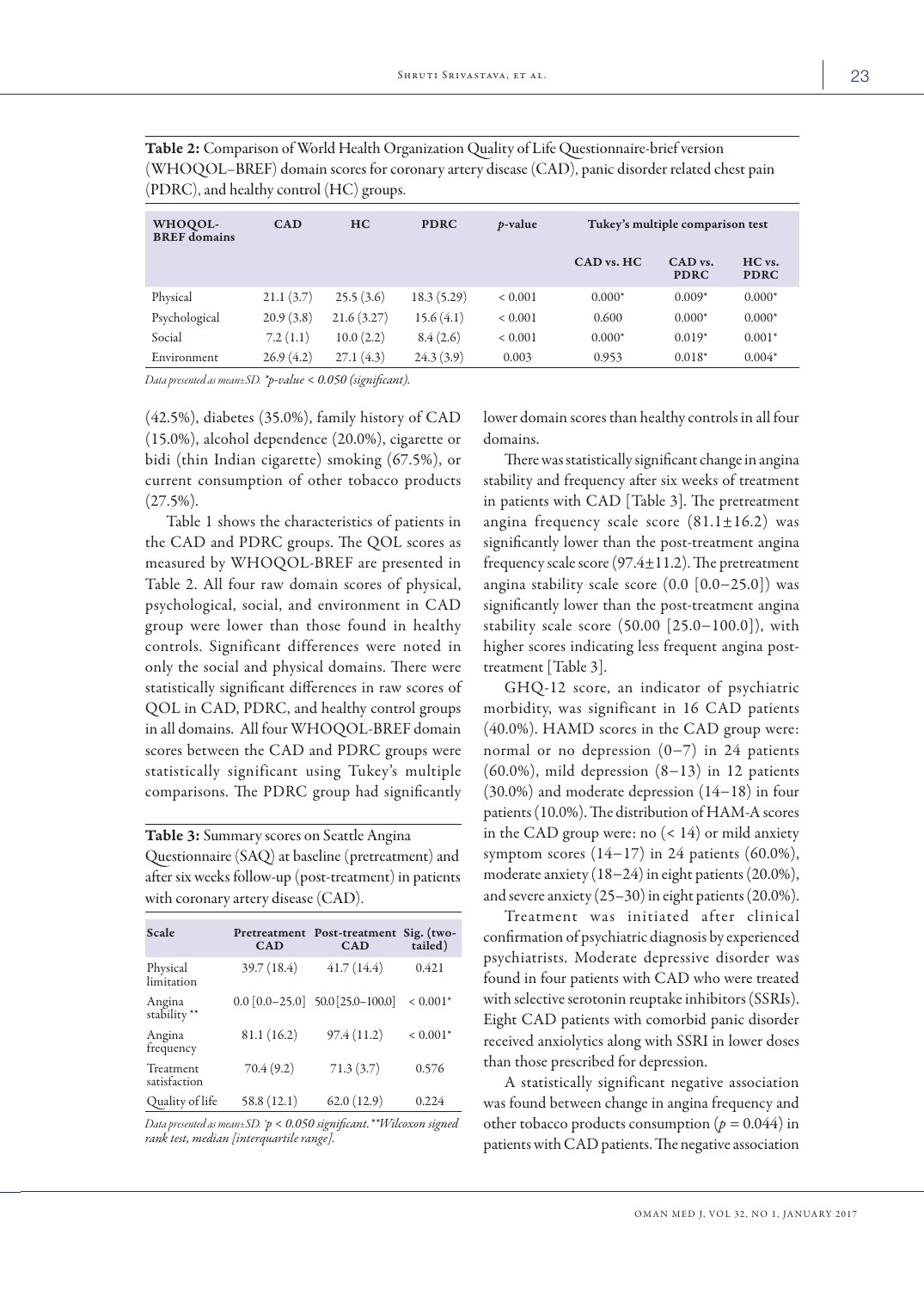| Questionnaire (SAQ) with risk factors for coronary artery disease (CAD). |                 |                      |         |          |                        |
|--------------------------------------------------------------------------|-----------------|----------------------|---------|----------|------------------------|
| Change in SAQ scales                                                     | <b>Diabetes</b> | Hypercholesterolemia | Alcohol | Smoking  | Other tobacco products |
| Physical limitation                                                      | 0.600           | 0.168                | 0.468   | 0.273    | 0.229                  |
| Angina stability                                                         | 0.354           | 0.086                | 0.333   | $0.049*$ | 0.209                  |
| Angina frequency                                                         | 0.196           |                      | 0.645   | 0.331    | $0.044*$               |
| Treatment satisfaction                                                   | 0.238           | 0.991                | 0.778   | 0.281    | 0.227                  |
| Quality of life                                                          | 0.372           | 0.723                | 0.537   | 0.177    | 0.275                  |

Table 4: Comparison of the change in mean five summary scales scores of the Seattle Angina

*\*statistically significant.*

between change in angina stability and smoking (*p =*  0.049) was also significant [Table 4]. Multiple linear regression analysis with change in angina frequency as a dependent variable in the CAD group revealed a statistically significant ( $p < 0.050$ ) association between hypercholesterolemia (*p =* 0.033) and nicotine consumption (*p =* 0.020). Non-tobacco users had a greater mean change in angina frequency and angina stability scale scores compared to tobacco users in the CAD group after six weeks.

A statistically significant negative correlation was found in all four QOL domain scores in the PDRC group  $(n = 40)$  with HAM-A scores at six weeks follow-up [physical (r = -0.541; *p* < 0.001), psychological (r = -0.494; *p =* 0.001), social (r =  $-0.427$ ;  $p = 0.006$ ), environment (r =  $-0.511$ ;  $p =$ 0.001)]. Patients in the PDRC group showed reduced anxiety scores and had increased WHOQOL scores (in all four domains) at six weeks follow-up compared to baseline. Patients with panic disorder had a significant improvement in anxiety scores post treatment compared to baseline (HAM-A scores difference 21.03 [16.5−25.6]; *p* < 0.001).

## DISCUSSION

This is one of the few studies to compared QOL in patients with these two disorders; the comparative data is sparse. One of our prominent was that patients with PDRC had a worse QOL than patients with CAD.

A study by Candilis et al<sup>33</sup> revealed that the patients with panic disorder are often more distressed than those with cardiac disease and reported poorer role functioning than patients with congestive heart failure. One possible explanation given was that the pathway of care to a psychiatrist was long after multiple visits to physicians, cardiologists, and gastroenterologists, resulting in a negative effect on



Psychiatric morbidity was present in 40.0% CAD patients, a similar finding to a study by Fleet et al,35 which reported panic disorder in 34% CAD patients. Although several studies using rating scales reported depression and anxiety symptoms in CAD patients,36,37 the need for actual treatment initiation in liaison with psychiatrists has not been highlighted. A study by Stafford, Beck and Johnson,<sup>38</sup> found that tobacco smoking at the time of index cardiac event was associated with depression and poor QOL in CAD patients. Smoking and other tobacco products associated with impaired QOL in CAD patients. This was similar to a previous study wherein 46.9% patients were reported to use nicotine.39

We observed psychiatric morbidity in a high proportion of patients with CAD, similar to another study that found the majority of the patients had either depression or anxiety.39

Non-angina chest pain referrals are consistently associated with panic disorder.<sup>20</sup> An interesting finding among PDRC referrals compared to healthy controls and patients with CAD was that those with PDRC had a worse QOL. This finding is supported by other studies.<sup>20,40</sup> All four domains of QOL scores in patients with panic disorder improved significantly at six weeks follow-up after treatment with SSRIs. There were positive correlations that reflected improvement in QOL scores at six weeks compared to baseline pretreatment physical, psychological, social, and environment domain scores. Improvement in WHOQOL domain scores

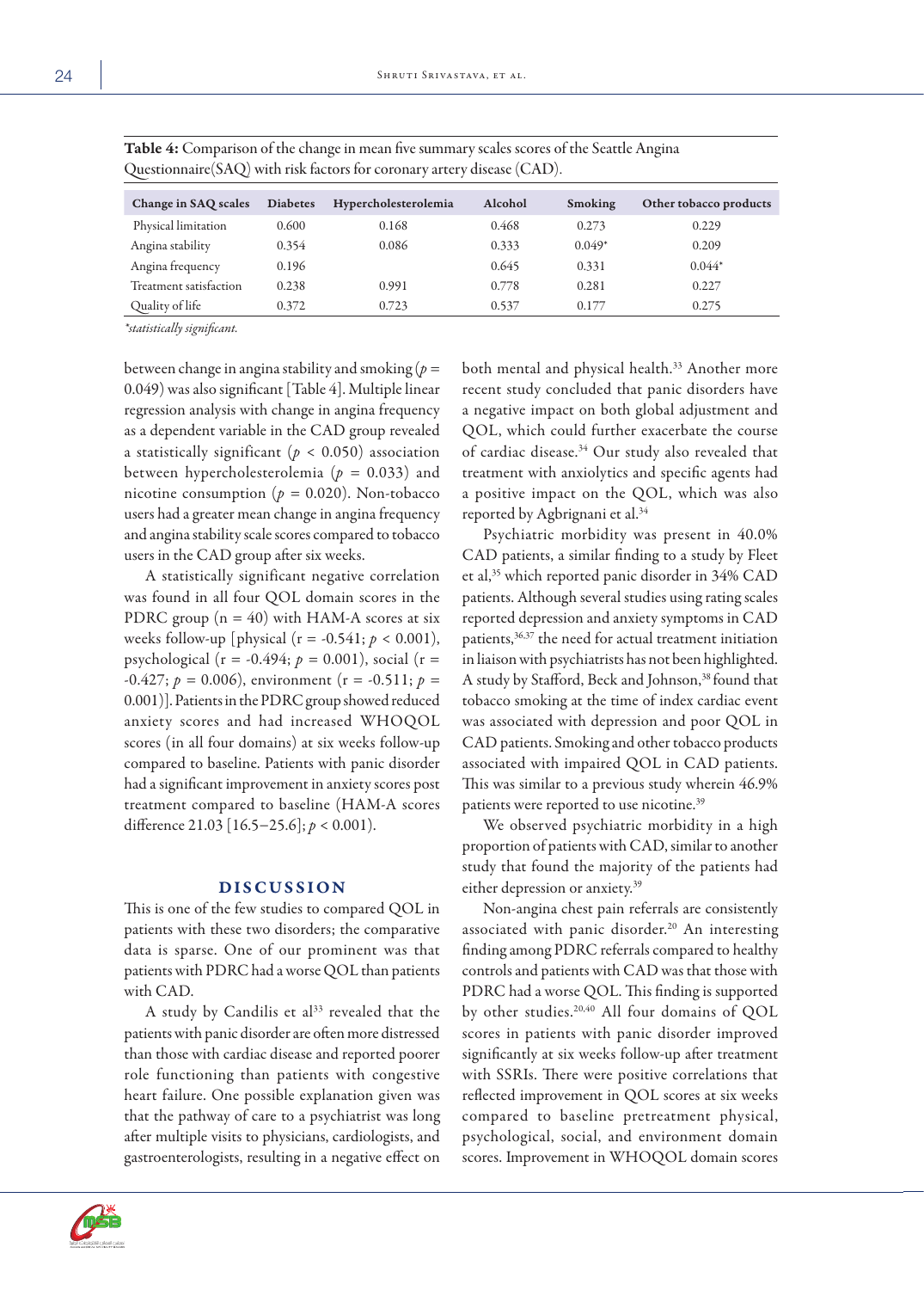and reduction in anxiety scores (as measured by HAM-A) at six weeks post-treatment showed negative association.

No significant differences were observed between the socioeconomic strata, occupation, and educational status of patients in the CAD, healthy control, and PDRC groups as our hospital is the largest government-run tertiary care hospital of east Delhi and provides free medicines and consultations, largely catering to the needs of the lower socioeconomic strata of society.

We found a negative association between smoking, change in angina stability score, and other tobacco products with change in angina frequency. Non-tobacco users had better angina stability and angina frequency scores. These findings emphasize that both smoked and smokeless forms of tobacco are not the only risk factors for CAD, but also lead to worsening of angina symptoms. Complete abstinence from the use of any nicotine was practiced by our hospitalized patients with CAD, which contributed to improvement in angina symptoms. Dietary modification was advised routinely to all patients with CAD as per their individual requirement by a qualified dietician. A previous study by Khunti et al,<sup>41</sup> demonstrated that interventions for smoking cessation, blood pressure management, cholesterol reduction, and prescription of secondary CAD prevention drugs (lipid lowering drugs, aspirin, beta-blockers, inhibitors of the renin-angiotensinaldosterone system) were associated with improved QOL scores and SAQ scores at one-year follow-up.

#### CONCLUSION

The focus on psychiatric aspects of medical disease has been on the increase in the past few decades. Likewise, a psychiatrist should also be aware of the various comorbid medical illnesses that could occur commonly with psychiatric disorders. Both physicians and psychiatrists need to focus on the interrelation between various anxiety disorders and CAD. Patients with PDRC had a worse QOL than those with CAD and healthy controls. This highlights the need for careful diagnosis and prompt treatment to improve the QOL in these patients. Complete abstinence from the use of any smoked or smokeless tobacco products in patients with CAD patients should be encouraged to improve their QOL and control angina symptoms. Hypercholesterolemia

also needs to be tackled to improve angina symptoms in patients with CAD.

#### *Disclosure*

The authors declared no conflicts of interest. No funding was received for this study.

#### references

- 1. American Psychiatric Association. The Diagnostic and Statistical Manual of Mental Disorders DSM-V.Washington, D.C: American Psychiatric Association; 2013.
- 2. Tully PJ. A good time to panic? Premorbid and postmorbid panic disorder in heart failure affects cardiac and psychiatric cause admissions. Australas Psychiatry 2015 Apr;23(2):124- 127.
- 3. Sipötz J, Friedrich O, Höfer S, Benzer W, Chatsakos T, Gaul of life and mental distress after PCI: restoring a state of equilibrium. Health Qual Life Outcomes 2013 Aug;11:144.
- 4. Yang LX, Zhou YJ, Wang ZJ, Li YP, Chai M. Impact of invasive treatment strategy on health-related quality of life six months after non-ST-elevation acute coronary syndrome. J Geriatr Cardiol 2014 Sep;11(3):206-211.
- 5. Seo J, Lee Y, Kang S, Chun H, Pyun WB, Park SH, et al. Poor health-related quality of life and proactive primary control strategy may act as risk factors for acute coronary syndrome. Korean Circ J 2015 Mar;45(2):117-124.
- 6. Unsar S, Sut N, Durna Z. Health-related quality of life in patients with coronary artery disease. J Cardiovasc Nurs 2007 Nov-Dec;22(6):501-507.
- 7. Westin L, Carlsson R, Israelsson B, Willenheimer R, Cline C, McNeil TF. Quality of life in patients with ischaemic heart disease: a prospective controlled study. J Intern Med 1997 Sep;242(3):239-247.
- 8. Ekici B, Ercan EA, Cehreli S, Töre HF. The effect of emotional status and health-related quality of life on the severity of coronary artery disease. Kardiol Pol 2014;72(7):617-623.
- 9. Höfer S, Benzer W, Oldridge N. Change in health-related quality of life in patients with coronary artery disease predicts 4-year mortality. Int J Cardiol 2014 Jun;174(1):7-  $\overline{12}$ .
- 10. Colquhoun DM, Bunker SJ, Clarke DM, Glozier N, Hare DL, Hickie IB, et al. Screening, referral and treatment for DL, Hickie IB, et al. Screening, referral and treatment for depression in patients with coronary heart disease. Med J Aust 2013 May;198(9):483-484.
- 11. Jespersen L, Abildstrøm SZ, Hvelplund A, Prescott E. Persistent angina: highly prevalent and associated with long-term anxiety, depression, low physical functioning, and quality of life in stable angina pectoris. Clin Res Cardiol 2013 Aug;102(8):571-581.
- 12. Höfer S, Benzer W, Alber H, Ruttmann E, Kopp M, Schüssler G, et al. Determinants of health-related quality of life in coronary artery disease patients: a prospective study generating a structural equation model.Psychosomatics 2005 May-Jun;46(3):212-223.
- 13. Ferrari AJ, Charlson FJ, Norman RE, Patten SB, Freedman country, sex, age, and year: findings from the global burden of disease study 2010. PLoS Med 2013 Nov;10(11):e1001547.
- 14. Murray CJ, Vos T, Lozano R, Naghavi M, Flaxman AD, Michaud C, et al. Disability-adjusted life years (DALYs) for 291 diseases and injuries in 21 regions, 1990-2010: a systematic analysis for the Global Burden of Disease Study 2010. Lancet 2012 Dec;380(9859):2197-2223.
- 15. Gupta R, Gupta VP, Sarna M, Bhatnagar S, Thanvi J, Sharma V, et al. Prevalence of coronary heart disease and risk factors in an urban Indian population: Jaipur Heart Watch-2. Indian Heart J 2002 Jan-Feb;54(1):59-66.